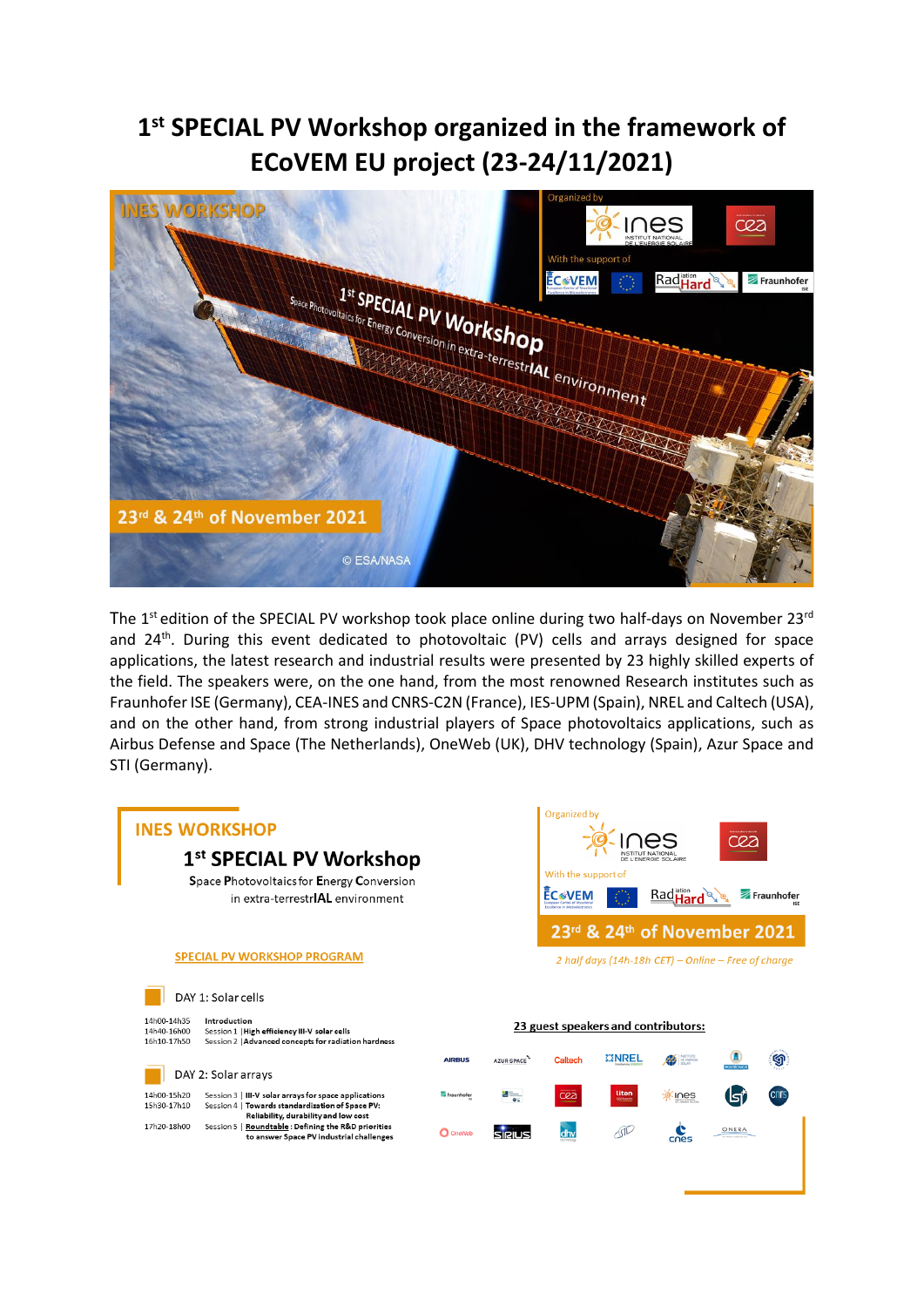Four sessions and one round table took place virtually during two half-days, addressing the latest research topics of Space PV cell & arrays manufacturing, as well as their reliability and durability through indoor accelerated ageing tests and thermo-mechanical simulations.

This workshop, free of charge, was organized by INES-Formation & CEA-INES and was addressed to researchers, industrials, academics and students. This event was financed and promoted through the **[ECoVEM](https://ecovem.eu/) [European project.](https://ecovem.eu/)** As an introduction to the workshop, Professor Slavka Tzanova (TUS, Bulgaria) presented ECoVEM EU project and Business-Science-Education plan to the audience, promoting the synergies between both the education and industrial sectors by fostering the development of technological and entrepreneurial skills for the new jobs in microelectronics, including photovoltaics.

The workshop was also supported by **[RadHard](https://radhard.org/) [European project](https://radhard.org/)** (Grant Agreement n°EU/821876) for scientific assessment. This consortium aims to combine the most radiation hard III-V materials to form a highly efficient four-junction space solar cell via direct wafer bonding. Dr. David Lackner (Fraunhofer ISE, Germany) presented the project during the introduction of the event.

The 1<sup>st</sup> edition of the SPECIAL PV workshop was very successful as it gathered 246 people from 34 countries, mainly from EU (152 participants) and USA (42 participants). The audience was composed of general public and students, as well as highly skilled experts from academic, industry and space agencies, including influential authorities from European Space Agency (ESA), French Space Agency (CNES), European Commission HADEA and NASA. More than half of the audience was from European countries (152), the majority being from countries involved in Space PV research and development: France (69 participants), Spain (20 participants), UK (18 participants), Belgium (12 participants), and Germany (11 participants).

It was a great online event with high level presentations, cutting edge results and constructive discussions. The workshop ran smoothly without big technical issue and the time schedule was pretty well respected. The roundtable was particularly interesting and dynamic, much better than expected for such an online discussion… and it appeared it could have lasted much longer!